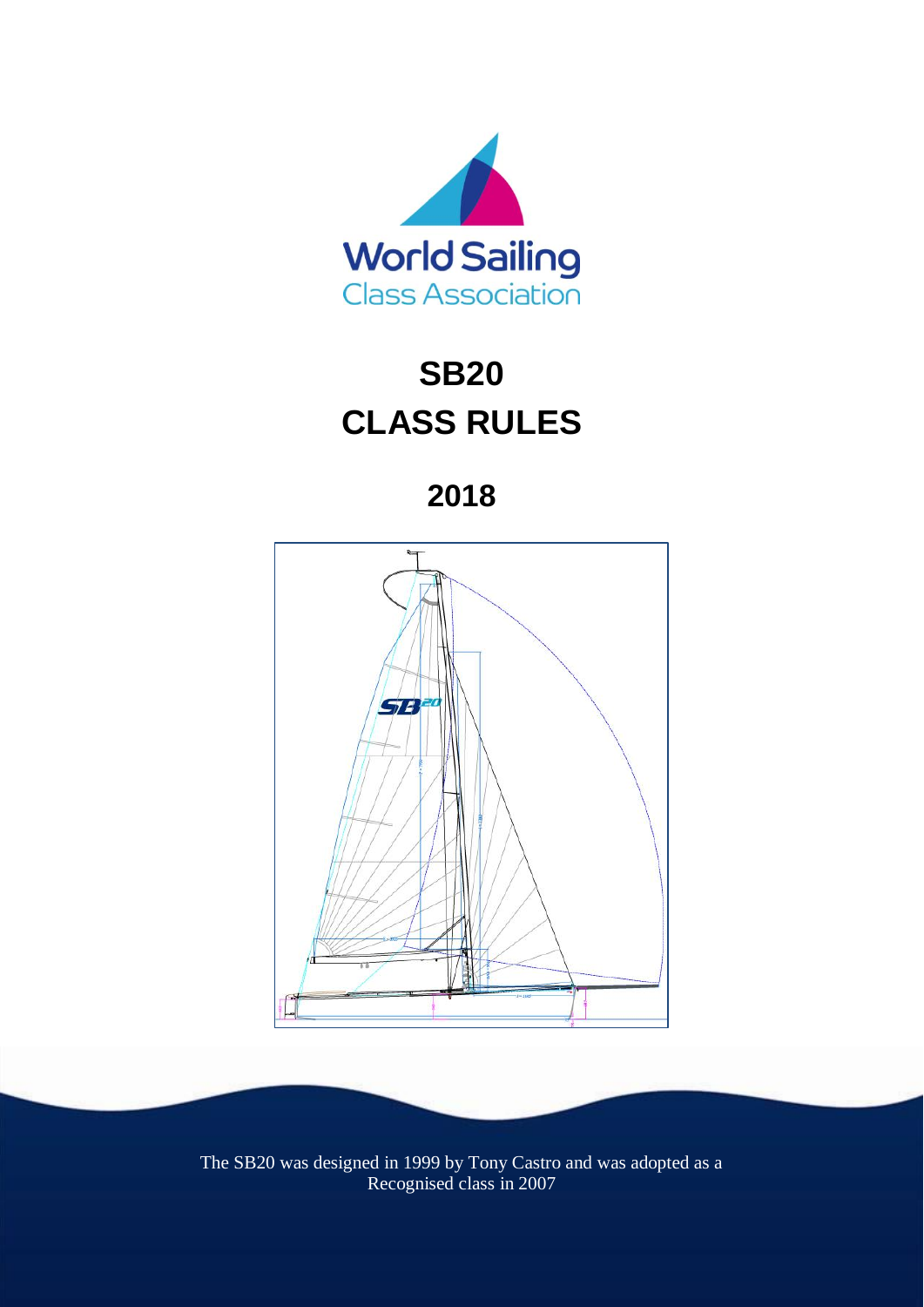# INDEX

#### PART I – ADMINISTRATION

#### **Section A – General**

| A.1  |                                   |  |
|------|-----------------------------------|--|
| A.2  |                                   |  |
| A.3  |                                   |  |
| A.4  |                                   |  |
| A.5  |                                   |  |
| A.6  | Class Rules Variations  4         |  |
| A.7  |                                   |  |
| A.8  | Class Rules Interpretation  5     |  |
| A.9  | International Class Fee and       |  |
|      | World Sailing Building Plaque . 5 |  |
| A.10 |                                   |  |
|      |                                   |  |

#### **Section B – Boat Eligibility**

| B.2 Class Association Markings5 |
|---------------------------------|

#### PART II – REQUIREMENTS AND LIMITATIONS

## **Section C – Conditions for Racing**

| C.6  |                                     |  |
|------|-------------------------------------|--|
| C.7  |                                     |  |
| C.8  | Hull Appendages 11                  |  |
| C.9  |                                     |  |
| C.10 |                                     |  |
|      | <b>Section D-Hull</b>               |  |
| D.1  |                                     |  |
| D.2  | Hull Manufacturer  13               |  |
| D.3  | Hull Identification  14             |  |
| D.4  |                                     |  |
| D.5  |                                     |  |
|      | <b>Section E – Hull Appendages</b>  |  |
| E.1  | Keel and Rudder Specifications 14   |  |
| E.2  | Manufacturer  14                    |  |
| E.3  | Keel and Rudder Alterations  14     |  |
|      | <b>Section <math>F - Rig</math></b> |  |
| F.1  |                                     |  |
| F.2  | Rig Manufacturer  14                |  |
| F.3  | Rig Alterations  15                 |  |
|      | <b>Section G – Sails</b>            |  |
| G.1  |                                     |  |
| G.2  | Sail Manufacturer  15               |  |
| G.3  |                                     |  |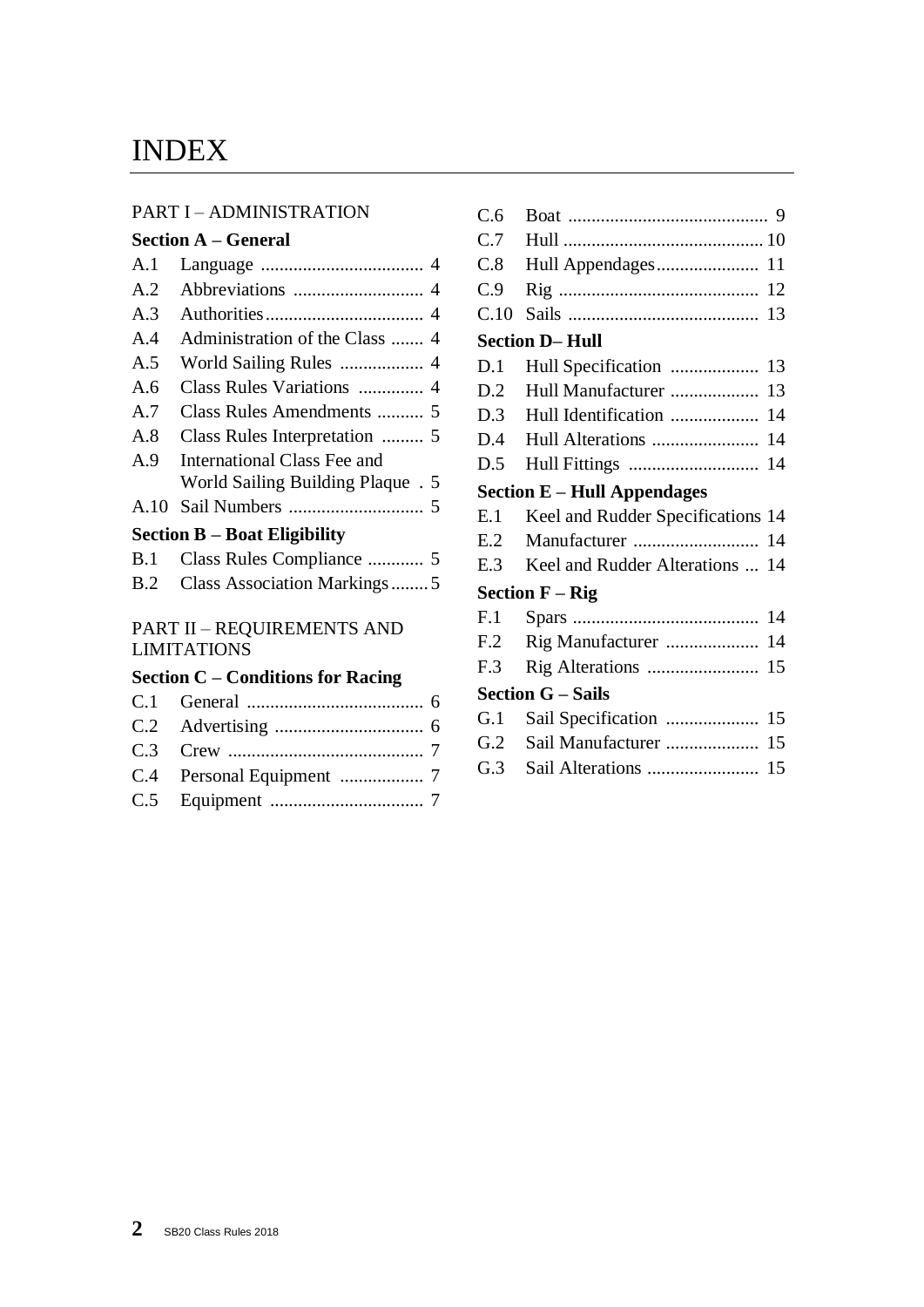# INTRODUCTION

*The SB20 Class has been created as a strict one-design sportsboat where the true test when raced is between crews and not boats and equipment. The fundamental objective of these class rules is to ensure that this concept is maintained.* 

*SB20 hulls, hull appendages, tillers, rigs and sails shall only be manufactured by the licensed manufacturers. Equipment is required to comply with the SB20 Building Specification.*

*SB20 hulls, hull appendages, rigs and sails may, after having left the manufacturer, only be altered to the extent permitted in Section C of the class rules.*

*Owners and crews should be aware that compliance with rules in Section C is NOT checked as part of the manufacturing process.*

*Rules regulating the use of equipment during a race are contained in Section C of these class rules, in ERS Part I and in the Racing Rules of Sailing.*

#### *THESE RULES ARE* **CLOSED CLASS RULES** *WHERE IF IT DOES NOT SPECIFICALLY SAY THAT YOU "MAY" THEN YOU "SHALL NOT".*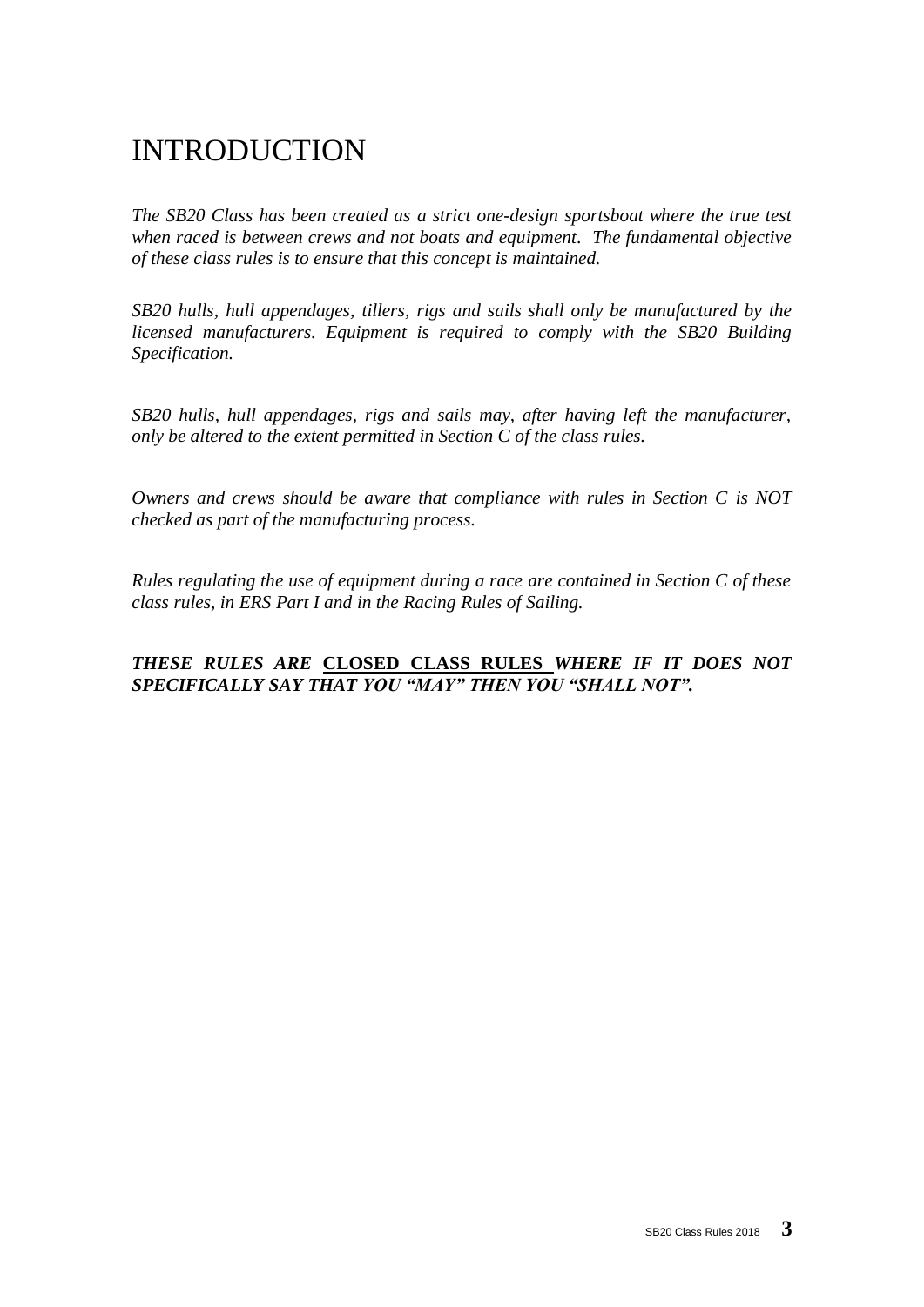# PART I – ADMINISTRATION

# **Section A – General**

## **A.1 LANGUAGE**

 $A.2.1$ 

- A.1.1 The official language of the class is English and in case of dispute over trans lation the English text shall prevail.
- A.1.2 The word "shall" is mandatory and the word "may" is permissive.

## **A.2 ABBREVIATIONS**

| WS                  | <b>World Sailing</b>                                   |
|---------------------|--------------------------------------------------------|
| <b>MNA</b>          | <b>WS Member National Authority</b>                    |
| SB <sub>20</sub> CA | <b>SB20 Class Association</b>                          |
| <b>NCA</b>          | National SB20 Class Association                        |
| <b>ERS</b>          | <b>Equipment Rules of Sailing</b>                      |
| <b>RRS</b>          | Racing Rules of Sailing                                |
| <b>LIC</b>          | Licensors - Sportsboat World and Copyright Holder      |
| LM                  | Licensed Manufacturers as agreed by the LIC and SB20CA |

## **A.3 AUTHORITIES**

- A.3.1 The international authority of the class is the WS which shall co-operate with the LIC and the SB20CA in all matters concerning these **class rules**.
- A.3.2 The WS, the SB20CA, a NCA, or an MNA are under no legal responsibility in respect of these **class rules**.

## **A.4 ADMINISTRATION OF THE CLASS**

- A.4.1 The class is administered by the SB20CA which shall co-operate with the LIC. The SB20CA may delegate part or all of its administrative functions to an NCA.
- A.4.2 In countries where there is no NCA, or the NCA does not wish to administrate the class, its administrative functions shall be carried out by the SB20CA in cooperation with the MNA, or by the MNA in co-operation with the SB20CA.

## **A.5 ISAF RULES**

- A.5.1 These **class rules** shall be read in conjunction with the ERS.
- A.5.2 Except where used in headings, when a term is printed in "**bold**" the definition in the ERS applies and when a term is printed in "*italics"* the definition in the RRS applies.

## **A.6 CLASS RULES VARIATIONS**

- A.6.1 At Class Events World Sailing Regulation 10.5(f) applies. At all other events RRS 87 applies.
- A.6.2 The Notice of Race and/or Sailing Instructions may only vary **class rules** C.3.1 (b) C.3.2 (b), C.4.2 and C.5, with the prior approval of SB20 World Council for World or Continental championships or by the NCA for National events.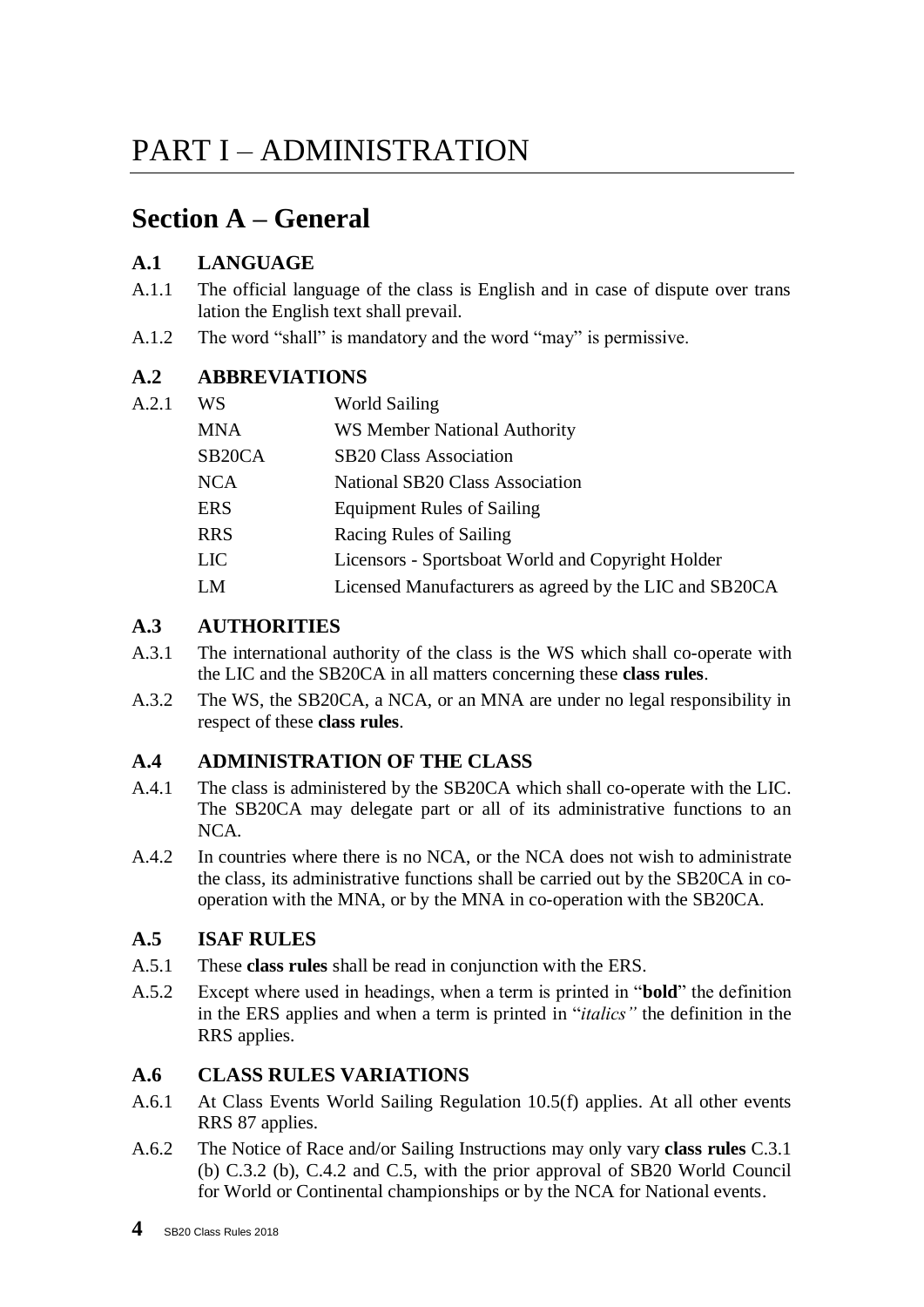A.6.3 NCAs may vary **class rule** C.5 for class races held in their region, after consultation with the SB20 World Council and WS.

## **A.7 CLASS RULES AMENDMENTS**

- A.7.1 Submissions for rule changes may be made in writing by the SB20 World Council after consultation with the LIC.
- A.7.2 Amendments to these **class rules** shall only be made subject to approval of WS in accordance with the WS Regulations.

## **A.8 CLASS RULES INTERPRETATIONS**

A.8.1 Interpretations of **class rules** shall be made by WS in consultation with the LIC and SB20CA in accordance with the WS Regulations.

## **A.9 INTERNATIONAL CLASS FEE AND ISAF BUILDING PLAQUE**

- A.9.1 The licensed hull builder shall pay the International Class Fee.
- A.9.2 WS shall, after having received the International Class Fee for the hull, send the WS Building Plaque to the licensed hull builder.

## **A.10 SAIL NUMBERS**

- A.10.1 Sail numbers shall be issued by the LIC.
- A.10.2 Sail numbers shall be issued in consecutive order.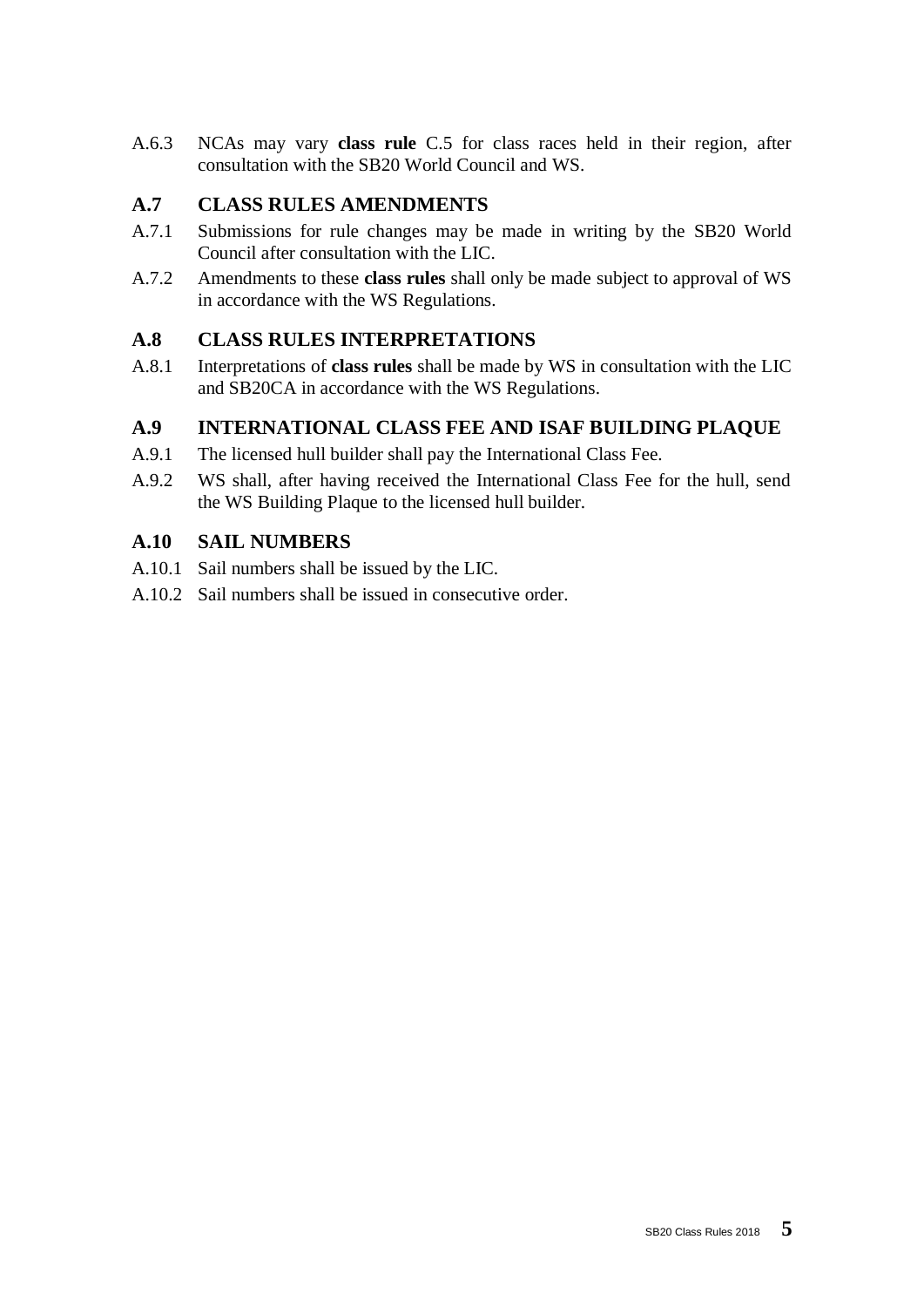# **Section B – Boat Eligibility**

For a **boat** to be eligible for *racing*, it shall comply with the rules in this section.

## **B.1 CLASS RULES COMPLIANCE**

- B.1.1 The boat shall:
	- (a) be in compliance with the **class rules**.
- B.1.2 In the event of a dispute alleging non-compliance with **class rules** where specific measurements are not stated, the following procedure shall be adopted:
	- a) A sample measurement of the disputed item shall be obtained by taking the identical measurement from five boats or items of equipment, which are not the subject of the dispute.
	- b) The measurement of the disputed boat or items of its equipment, taken using the same technique as above, shall be compared to the sample.
	- c) If any of the measurements obtained from the disputed boat or item of equipment lie outside the corresponding range of measurements found in the sample, the matter together with the details of the measurement methods and any other relevant information shall be referred to the Race Committee.

## **B.2 CLASS ASSOCIATION MARKINGS**

B.2.1 Each SB20 shall have a builder's hull identification mark incorporating the boat sail number fixed in the rear of the cockpit.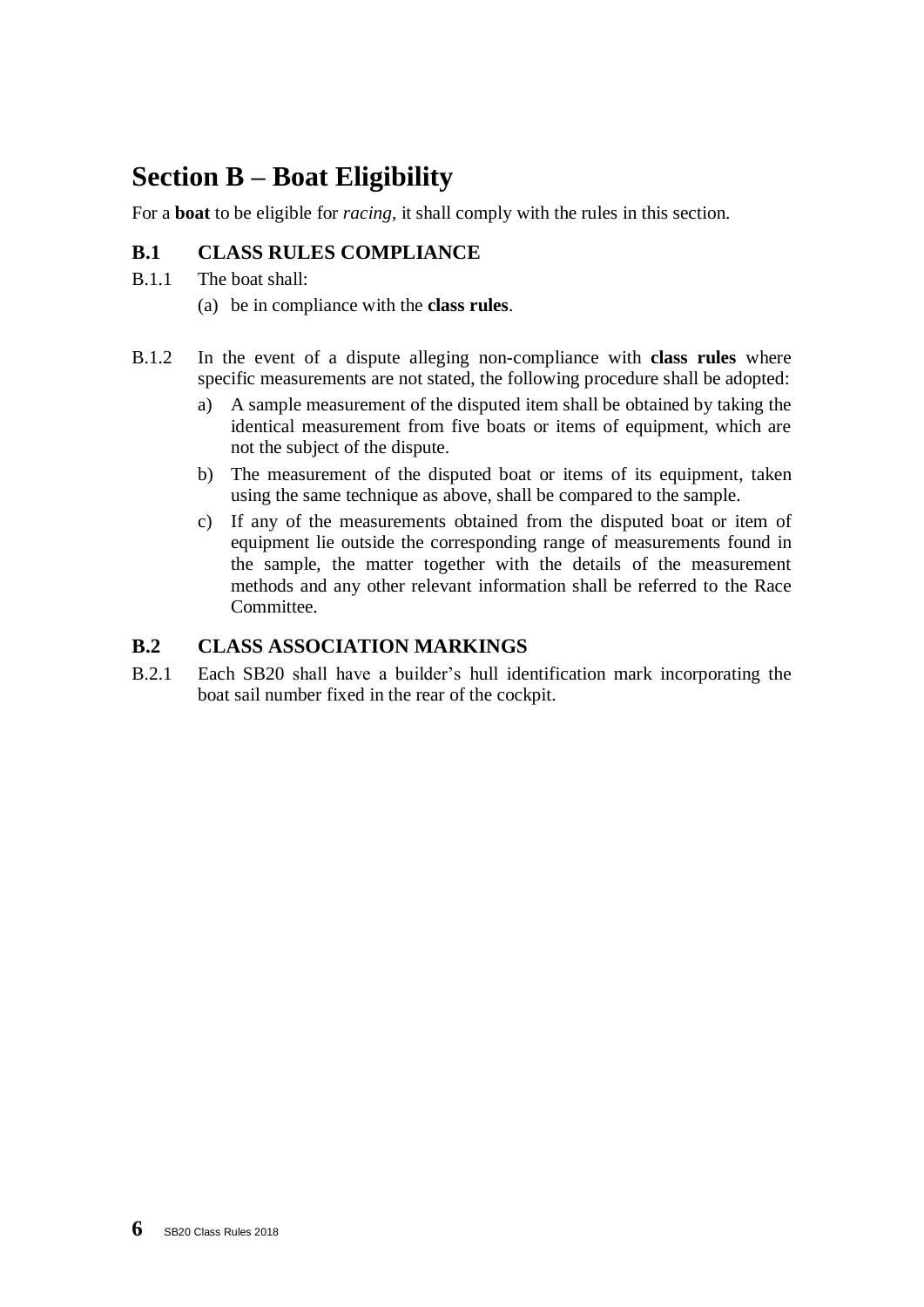# PART II – REQUIREMENTS AND LIMITATIONS

The **crew** and the **boat** shall comply with the rules in Part II when *racing*. In case of conflict Section C shall prevail.

The rules in Part II are **closed class rules**, where anything not specifically permitted by the **class rules** is prohibited. Any **equipment inspection** shall be carried out in accordance with the ERS except where varied by Part II of these **class rules**.

## **Section C – Conditions for Racing**

## **C.1 GENERAL**

#### C.1.1 RULES

- (a) RRS 50.4 shall not apply.
- (b) RRS Appendix G.1.3 (d) shall not apply.
- (c) RRS 42.3 is changed as follows:

Add to RRS 42.3:

i) A boat's crew may pump the mainsail repeatedly to release the top batten.

(d) The ERS Part  $I - Use$  of Equipment shall apply.

#### C.1.2 LIMITATIONS

- (a) The SB20 shall only be raced with **hull**, **hull appendages**, **rig**, **sails**, battens and tiller, as supplied by the LM conforming to these rules.
- (b) Where specified in these **class rules**, parts or equipment may be replaced providing that the replacement is of a similar weight, size and type, performs the same function and is not made of carbon fibre. The replacement parts or equipment may be obtained from any supplier.
- (c) No person is permitted to race a SB20 in any event unless the owner, or a joint owner, or a nominated representative of an organisation owning the SB20 is a current Full Member and one person on board is either a Full Member or Associate Member of the Class Association.

## **C.2 ADVERTISING**

C.2.1 LIMITATIONS

Advertising shall only be displayed in accordance with the WS Advertising Code. (See WS Regulation 20)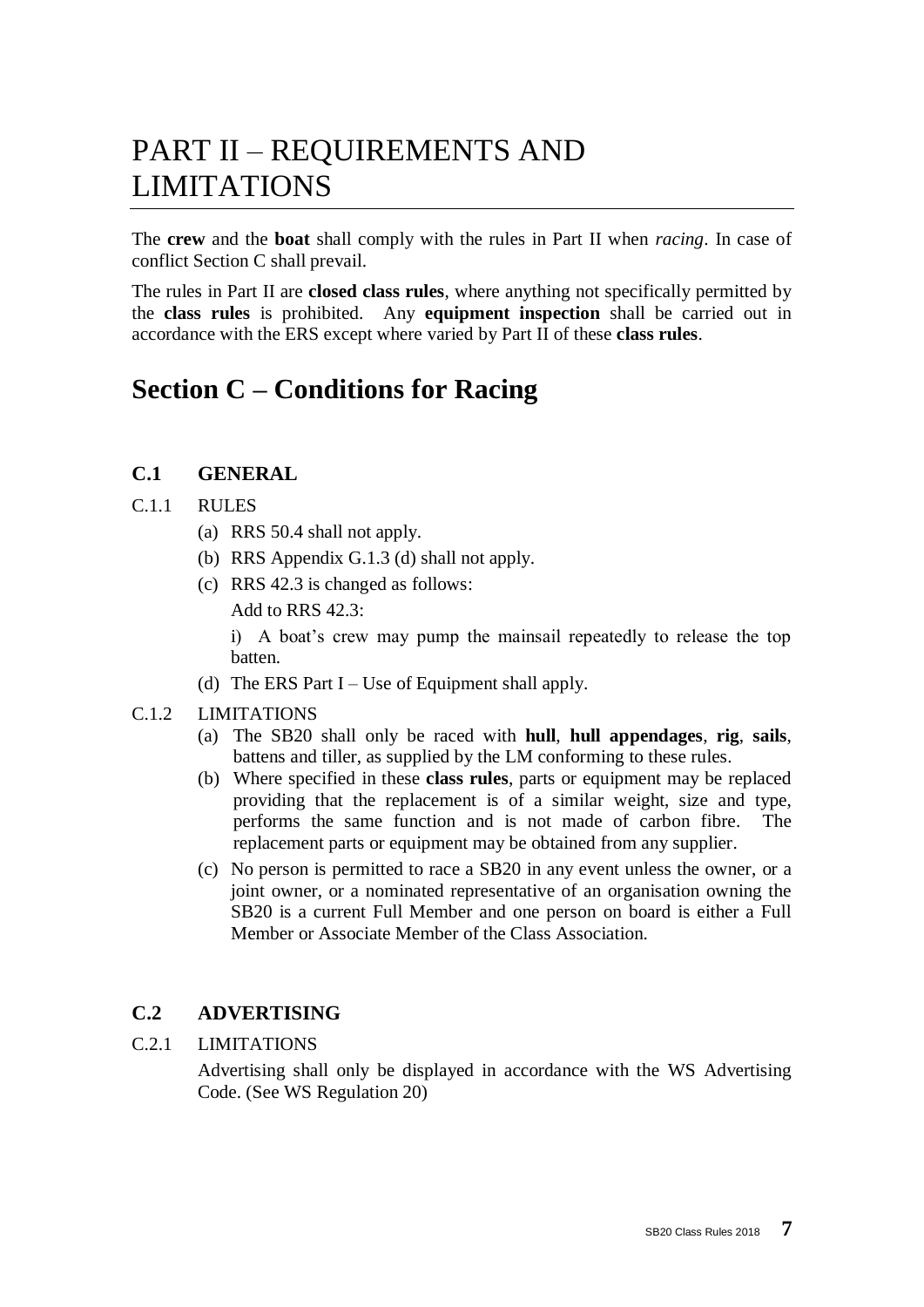## **C.3 CREW**

#### C.3.1 WEIGHTS

- (a) The total weight of the **crew** dressed in at least underwear shall not exceed 270 kg
- (b) Crews shall be weighed during the registration period prior to racing if required by Notice of Race.
- (c) In the event of crew substitution, should the total **crew** weight change by in excess of 15kg, the boat shall carry ballast in the form of water in clear containers below decks at the base of the mast such that the adjusted weight is not more than 15kg from the original total.

#### C.3.2 LIMITATIONS

- (a) The **crew** shall consist of a maximum of 4 persons.
- (b) There shall be no **crew** substitution unless:
	- (1) The Race Committee is advised, in writing before the event registration period, of the exact dates of required crew changes. The new crew members must be available for weighing before starting to race.

OR:

(2) Authorised by the Race Committee before any race starts as being necessary due to wholly unavoidable circumstances.

#### C.3.3 POSITIONING

- (a) When hiking or sitting outboard, **crews** shall sit facing inboard in such a way that the base of their spine or legs are not on or over the side rails, or outside the forward extension of the line of the side rails,
- (b) No device, method or sheet may be used to implement or assist hiking or sitting outboard other than the foot straps.

## **C.4 PERSONAL EQUIPMENT**

#### C.4.1 MANDATORY

- (1) The boat shall be equipped with a **personal flotation device** for each crew member to the minimum standard ISO 12402-5 (Level 50), or USCG Type III, or AUS PFD 1 which shall be stored on deck.
- (2) No clothing or equipment shall be carried with the specific feature of adding weight by water absorption or holding water in pockets, compartments, containers or any other method.

#### C.4.2 OPTIONAL

The following items may only be carried on board when permitted in the Notice of Race and/or Sailing Instructions:

- (1) Mobile telephones
- (2) Handheld GPS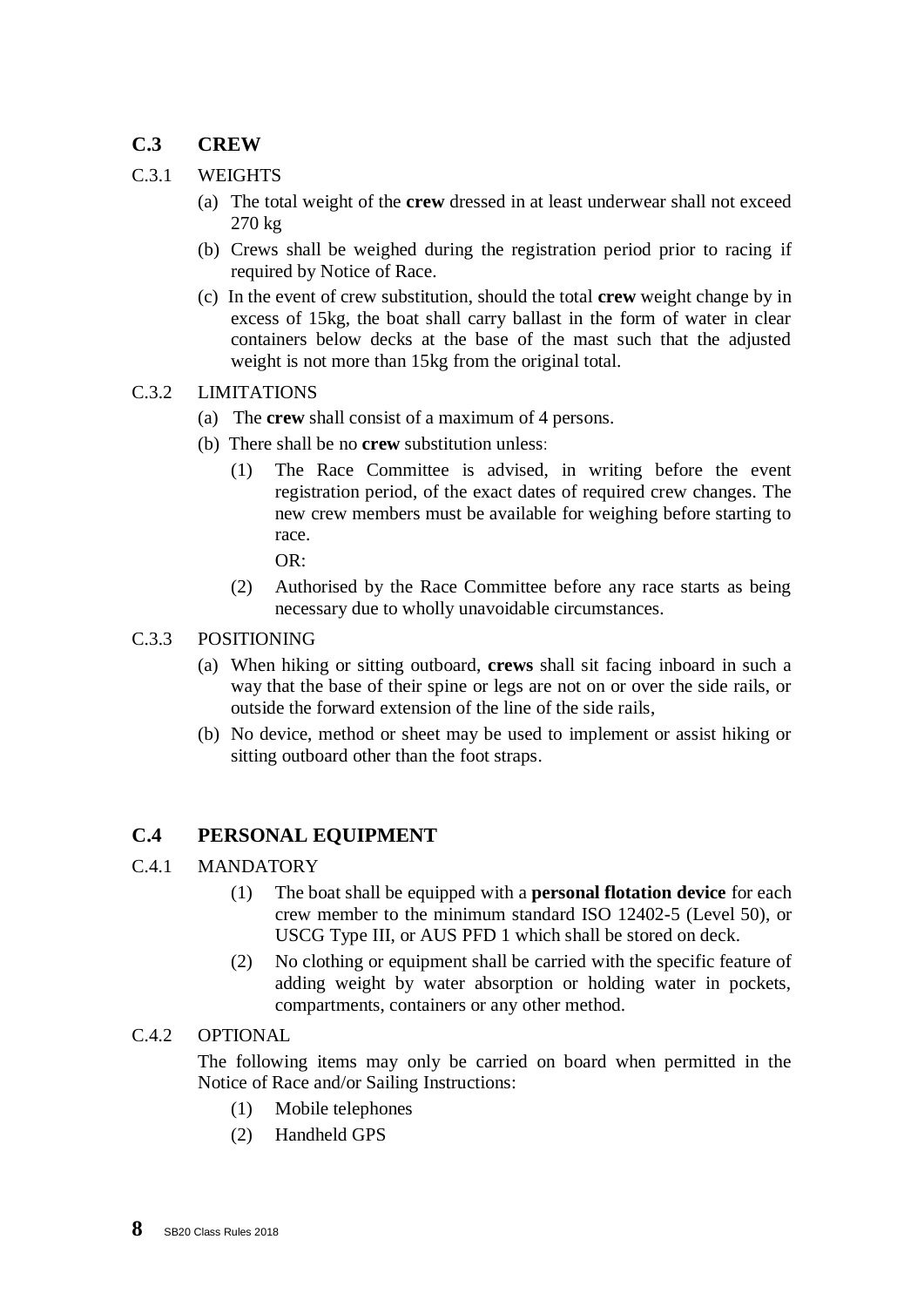## **C.5 EQUIPMENT**

Replacement of the following items is permitted. Parts may be obtained from any supplier unless otherwise stated.

#### C.5.1 MANDATORY

- (1) A bucket of minimum volume 9 litres on a lanyard not less than 2m in length and 4mm in diameter.
- (2) A non-floating line, minimum of 30m long of not less than 8mm in diameter.
- (3) A floating throwing line, minimum of 10m long and 6mm in diameter shall be attached at the stern.
- (4) A functioning VHF radio.
- (5) First Aid Kit in a waterproof container or bag.
- (6) Basic toolkit e.g. multitool such as Leatherman.
- (7) (i) One petrol outboard engine including corrector weights (if fitted), of minimum weight 12kg when empty of fuel, and a minimum of 4 litres of fuel in a plastic container, measured before leaving the shore,

#### OR

(i) One electric outboard motor including corrector weights (if fitted), and battery, of combined minimum weight 16kg

### AND

- (ii) One outboard bracket, as supplied by the LM, which may only be modified to accept different engine types,
- (iii) A fire extinguisher, minimum weight of 0.5kg, and
- (iv) such engine shall be stored either below deck on the starboard side shelf or hung on the transom when not in use,

## OR, if no engine is carried:

- (i) 21kg ballast, securely stowed below deck on the starboard side shelf where the engine would be stored, and
- (ii) Two paddles of combined minimum weight not less than 1 kg.

## C.5.2 OPTIONAL

- (1) A maximum of two of the following devices are permitted and shall be fixed to the mast or deck when racing: Single function devices: Compass, timer including countdown, speed or depth. Multi-function devices as approved by the SB20 Class Association:
	- (1) TackTick Racemaster
	- (2) Velocitek Prostart
	- (3) Rockbox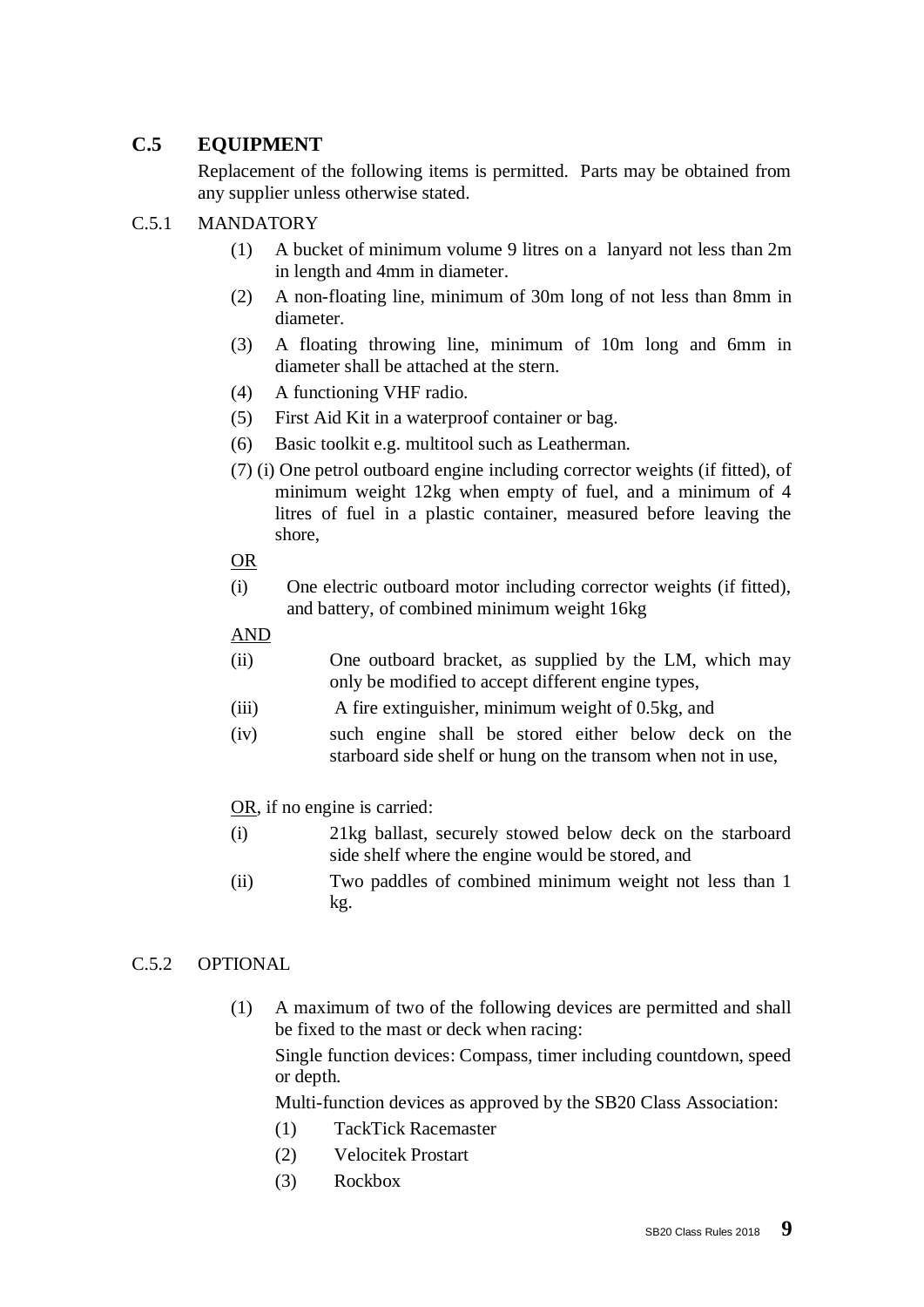- (4) Novasail NS350
- (5) Novasail NS360
- (6) Velocitek Shift
- (7) Novasail NS Start
- (8) Racegeek d10, which must have the SB20 approved firmware operating at all times when racing, thereby complying with the paragraph below and providing no navigating, routing, charting or other prohibited information or data

Save as is expressly permitted above it shall not be permitted for a device to receive or be capable of receiving information or to interface or be capable of interfacing with any transducer, instrument, computer or other electronic device that provides or is capable of providing information or electronic data, whether live or not, relating to the current, tide, actual weather and wind, forecasted weather including GRIB files or other similar types of files, navigating or routing or any other information or electronic data of whatsoever type.

- (2) PVC film may be attached to any part of the **hull**, **sails** or **spars**, provided their fixing gives no performance advantage.
- (3) The carrying of loose ropes, fenders, spares, internal buoyancy and any safety equipment is unrestricted provided their fixing does not change the structural properties of the boat and gives no performance advantage.
- (4) Any system of tape, rope or clips intended only to prevent bottlescrews becoming undone.
- (5) Buoyancy bags which may be supplied by any manufacturer.
- (6) Charts and means for recording compass headings.
- (7) Tape, rope, bags or fittings to secure safety or other equipment
- (8) Fittings or bags may be added to the deck provided their sole function is to stow equipment and/or food and/or drinks.
- (9) Tell tales may be added to any part of the jib, **mainsail** or **rig**.
- (10) The method of attaching sheets to the spinnaker is unrestricted provided that the sail when flown will not fly further than 10cm from the principal sheet rope.
- (11) The method of attachment of any fitting to the **boat** is unrestricted but shall not modify the fitting's position, the effective operation of the fitting nor the intended purpose or action of any equipment and provided their fixing gives no performance advantage.
- (12) The use of flexible adhesive tape, plastic or stainless rings, Velcro, rope or shock cord, shackles and bobbles is unrestricted as long as this does not modify the effective sheeting of any sail nor the intended purpose or action of any equipment.
- (13) Weed sticks
- (14) Toolkit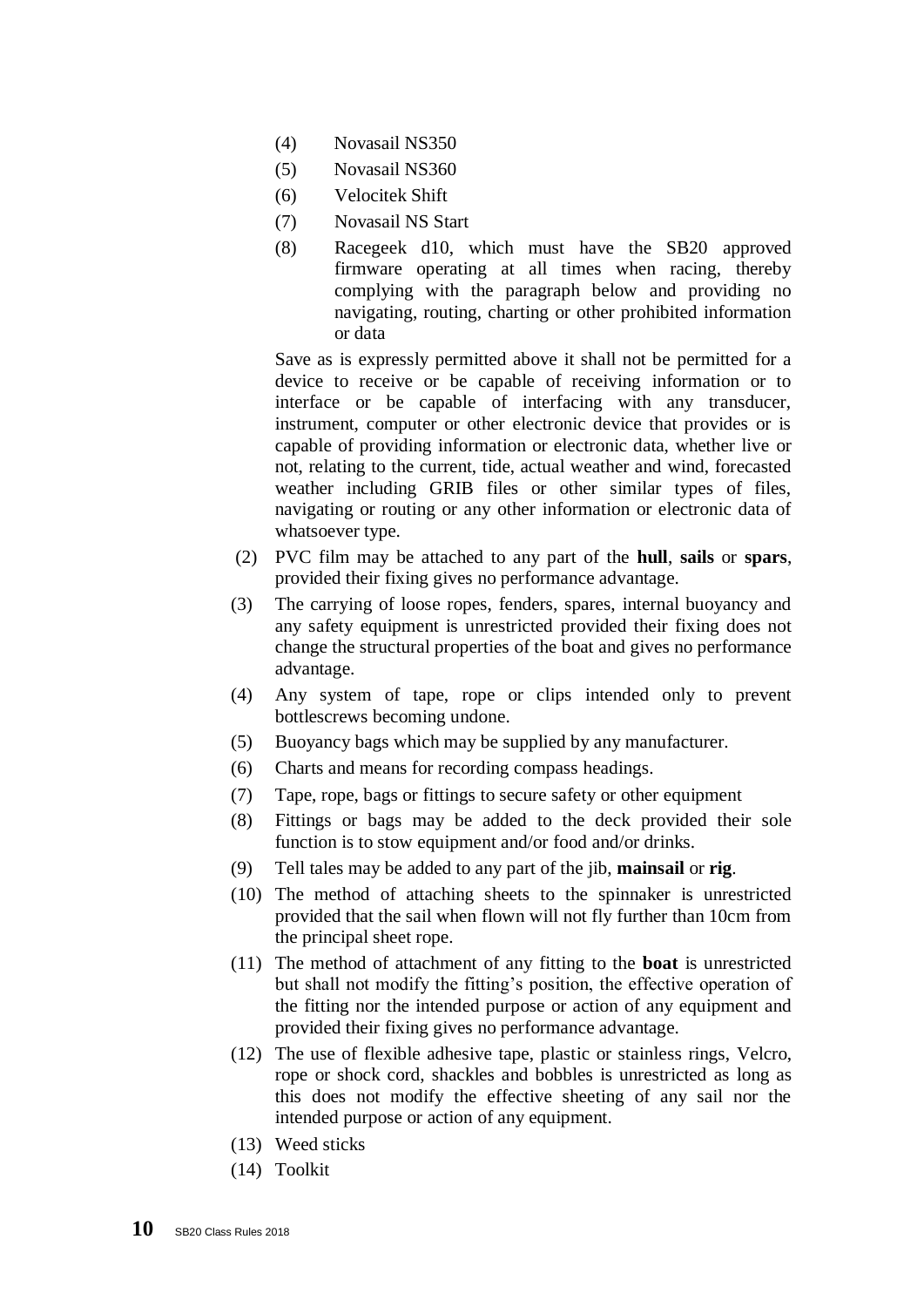- (15) Up to two additional footstraps may be added to each side of the cockpit. They shall be positioned aft of the mainsheet traveller and no nearer the side of the cockpit that the existing straps. Any additional straps may be obtained from the LM or any manufacturer as authorised by the World Council.
- (16) Four flares, two red and two orange smoke, within date, shall be stored in a watertight container or bag.
- (17) One horseshoe lifebuoy attached at the stern.
- (18) One anchor and a minimum of 1.5m of 6mm steel chain shall not weigh less than 6 kg (including shackles) and shall be securely stowed when not in use.

#### **C.6 BOAT**

#### C.6.1 WEIGHT

From 1 June 2008, the minimum weight of the **boat** in dry condition shall be 685 kg. The weight shall be taken excluding the following:

- (1) All equipment as listed in C.5, except for the compass bracket, buoyancy bags, if fitted, the main traveller rope, bowsprit outhaul rope, spinnaker tackline, jib tackline, jib sheets, lower backstay rope, throw line as detailed in C.5.1(5) and any fittings or bags as detailed in C.5.2(8).
- (2) **Sails**
- (3) Main sheet and spinnaker sheets
- (4) Compass
- (5) **Personal equipment**
- (6) Spinnaker bag (including frame as supplied by the licensed manufacturer)

#### C.6.2 CORRECTOR WEIGHTS

- (a) **Corrector weights** of lead shall be permanently fastened to the centreline stringer between the mast bulkhead and the keel box when the **boat** weight in C.6.1 is less than the minimum requirement.
- (b) If the total weight of **corrector weights** required exceeds 20kg, the owner may divide the weight between the centreline stringer and the port side of the mast bulkhead.

#### C.6.3 ALTERATIONS

No performance advantage shall be obtained from any replacement, addition or repair permitted by these **class rules**.

(a) Replacements for any **boat** equipment, including but not limited to **hull appendages**, **rig**, **sails**, battens, tiller, spinnaker bag frame or fittings, whether original or replacements shall be only those produced by a LM except where otherwise authorised by this section.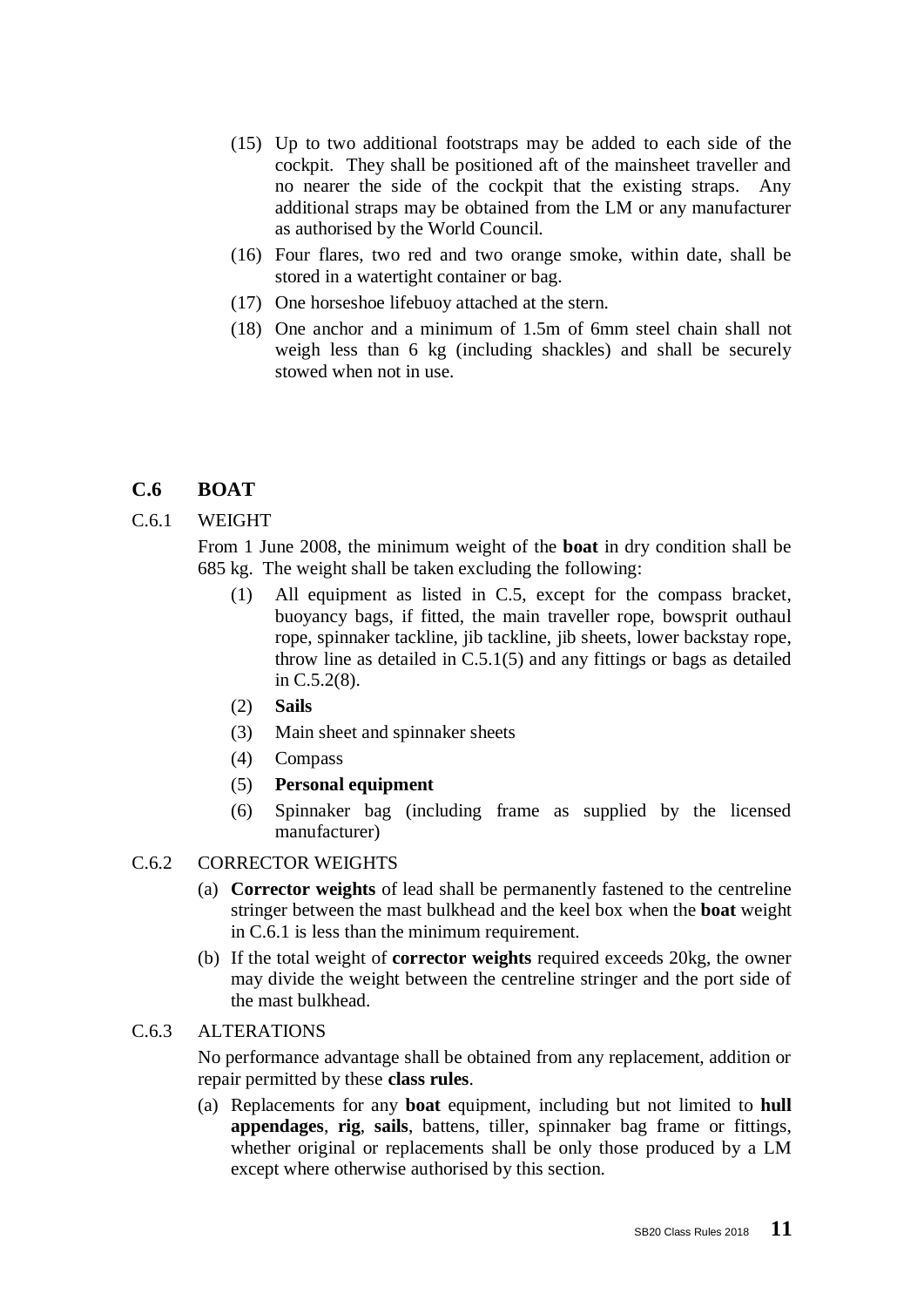- (b) Repairs and maintenance including but not limited to painting and sanding may be carried out provided repairs are made in such a way that the essential shape, characteristics or function of the original are not affected.
- (c) Maintenance may include the replacement of fastenings with alternatives from any supplier, provided that the equipment is replaced in the original position.
- (d) The side rails shall not be deliberately bent downwards or outwards. There shall be a minimum clearance of 45mm throughout the continuous length of the side rails except for the natural curve in the final 120mm at each end of the side rail. The maximum beam measured at any point along the length of the side rail shall not exceed 2180mm.

## **C.7 HULL**

#### C.7.1 MODIFICATIONS, MAINTENANCE AND REPAIR

- (a) Waxing and polishing of the **hull** is permitted provided the intention and effect is to polish the **hull** only.
- (b) Repairs are permitted; however, an **official measurer** may verify that the external shape is the same as before the repair and that no substantial stiffness, or other, advantage has been gained as a result of the repair.
- (c) Any work intended or with the effect of lightening the **hull** or improving, shape or performance beyond the original is not permitted.
- C.7.2 FITTINGS
	- (a) USE
		- (1) The main hatch and all inspection hatch covers shall be kept closed at all times except when accessing stored equipment.
		- (2) Fittings shall be arranged as supplied by the LM except that:
			- (i) The backstay cleat may be reversed to facilitate release aft.
			- (ii) The spinnaker sheet blocks may be arranged with either the ratchet block forward or ratchet block aft.
	- (b) REPLACEMENTS

Replacement of the following items is permitted. Parts may be obtained from any supplier

- (1) Blocks
- (2) Cleats
- (3) Mainsheet swivel base
- (4) Shackles, pins, bobbles
- (5) Inspection hatches
- (6) Spinnaker bag (using the mounting frame as supplied by the licensed manufacturer)

#### C.7.3 ADDITIONS AND ALTERATIONS TO HULL

The following additions and alterations are permitted. Parts may be obtained from any supplier: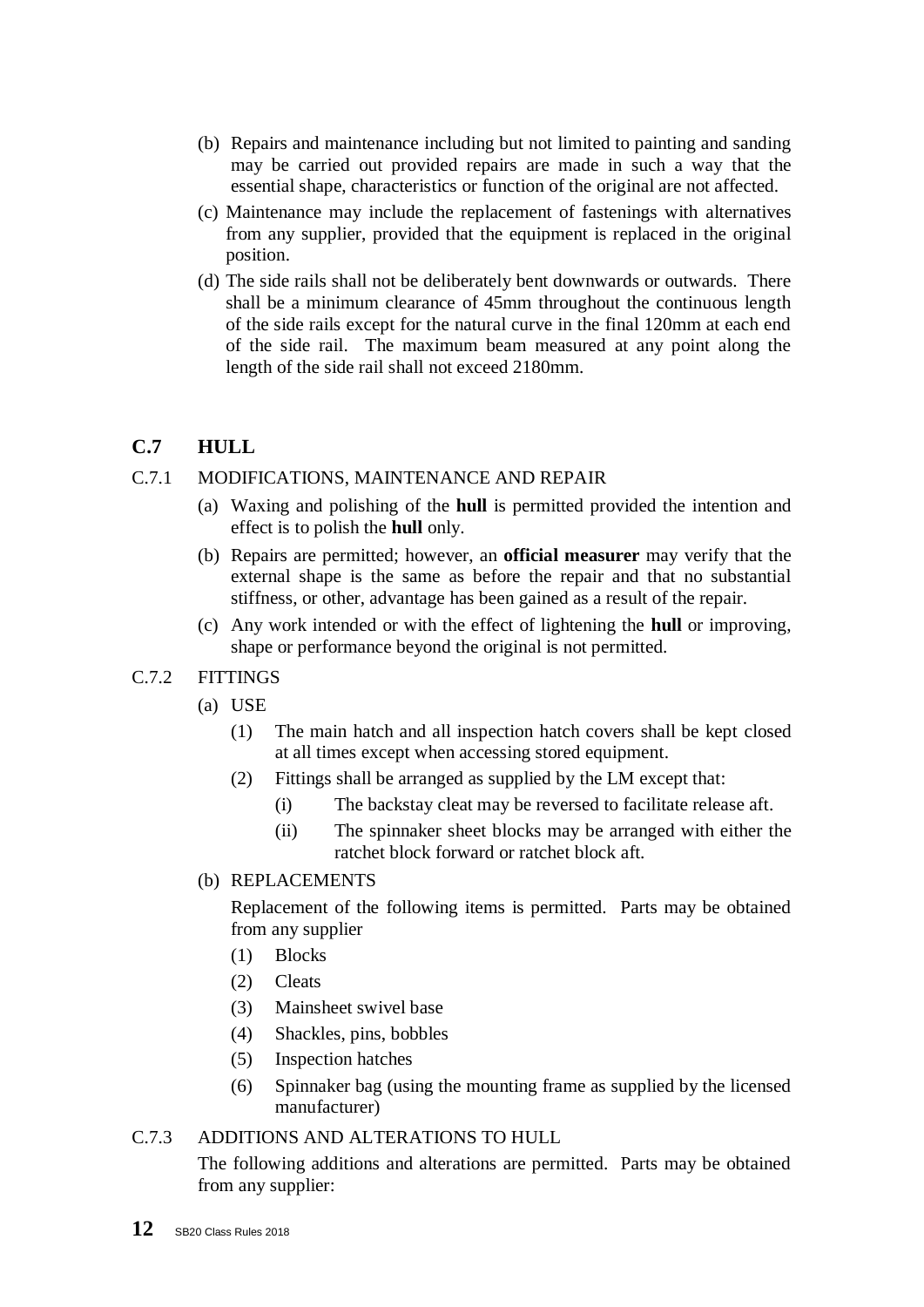- (a) Non slip material of any kind (maximum thickness 5mm) may be added to the deck and cockpit.
- (b) Packers may be fitted under cleats
- (c) Calibration marks
- (d) Fittings for speed/depth may be fitted flush to the hull surface.
- (e) Anti-foul coatings may be applied to the hull surface.
- (f) A single hole of up to 111mm diameter may be cut in the forward most bulkhead to give access to the back of the towing eye bolt.
- (g) Not more than three, 154mm inspection hatches may be added.
- (h) If the total weight of **corrector weights** required exceeds 20kg, additional reinforcement as detailed by the LIC may be added to the area around the centreline stringer between the mast bulkhead and the keel box.

## **C.8 HULL APPENDAGES**

#### C.8.1 MODIFICATION, MAINTENANCE AND REPAIR

- (a) Waxing and polishing of the **hull appendages** is permitted provided the intention and effect is to polish the **hull appendages** only.
- (b) Repairs are permitted; however, an **official measurer** may verify that the external shape is the same as before the repair and that no substantial stiffness, or other, advantage has been gained as a result of the repair.
- (c) The trailing edge of the **hull appendages** may be sharpened within a distance of 15 mm from the trailing edge.

#### C.8.2 LIMITATIONS

(a) Only one **keel** and one **rudder** blade shall be used during an event, except when an item has been lost or damaged.

#### C.8.3 KEEL

#### (a) DIMENSIONS

The keel maximum projection must remain as ste by the LM. No changes may be made to the keel to alter the depth.

(b) WEIGHT

From 1 September 2008, the maximum weight of the **keel** shall be 327kg.

- (c) ALIGNMENT
	- (1) The **keel** may be aligned to the centreline of the **hull**.
	- (2) The **keel** may be packed to maintain a snug fit provided this has no effect on moving the keel forward or aft in the boat, nor on altering the keel depth.
- (d) USE
	- (1) The **keel** shall be fixed down and may only be released for the purposes of re-floating when aground after which it shall be secured fully down at the earliest opportunity.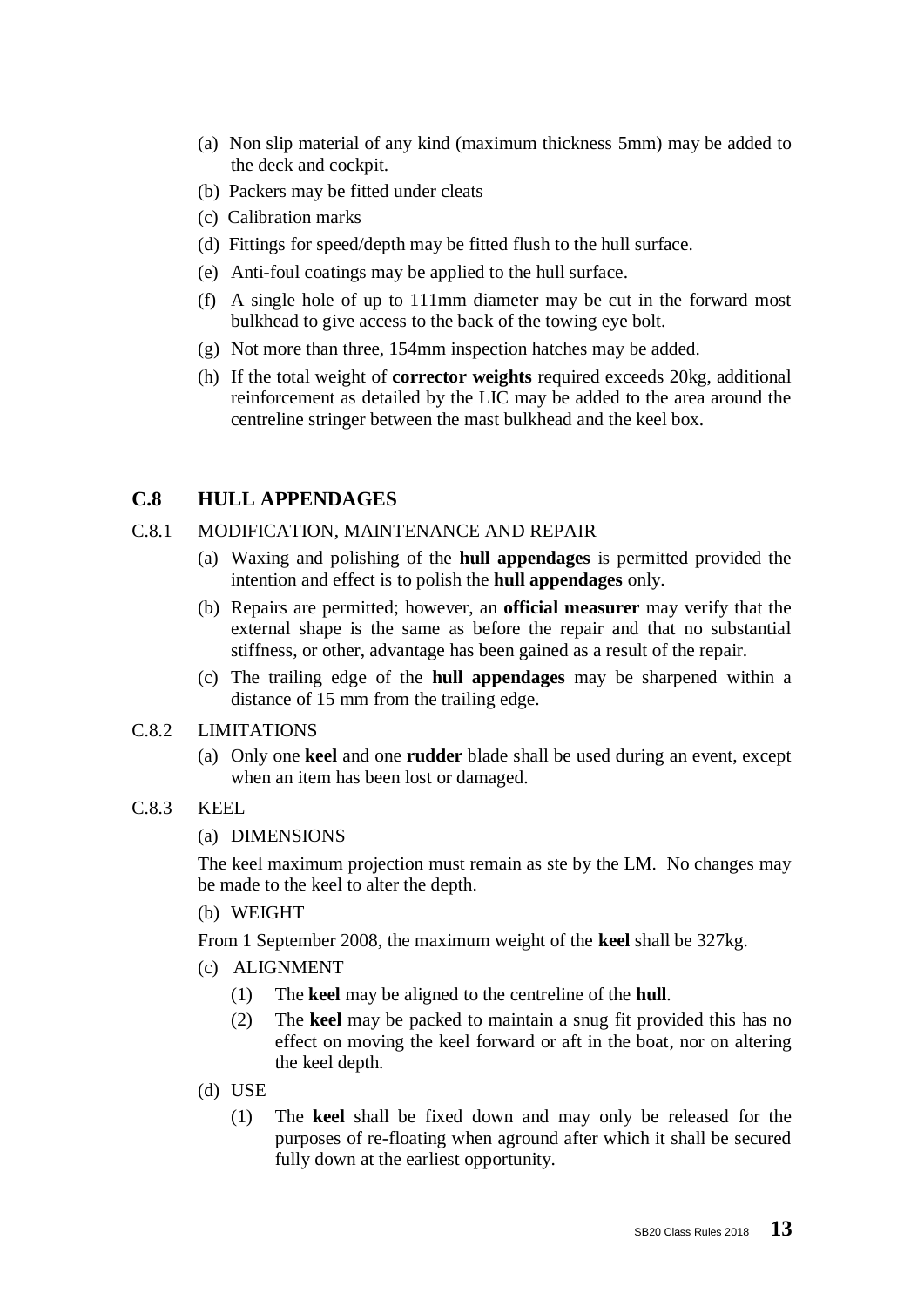#### C.8.4 RUDDER

- (a) ALIGNMENT
	- (1) The **rudder** may be aligned to the centreline of the **hull**.
	- (2) The **rudder** may be repositioned such that the top of the **rudder** blade shall not touch or clear the underside of the **hull** by more than 25mm.
- (b) FITTINGS
	- (1) **Rudder** fittings of any of the designs supplied by the LM are permitted. The diameter of the pin may be increased and additional reinforcement may be added inside the rudder post.
	- (2) Tiller extensions may be replaced with alternatives from any supplier, providing that the replacement performs the same function.
	- (3) Rudder pintles and gudgeons may be removed, the surrounding area strengthened and the rudder pintles and gudgeons relocated, subject to restrictions in C.8.4(a)(2).

## **C.9 RIG**

#### C.9.1 MODIFICATIONS, MAINTENANCE AND REPAIR

Replacement of the following items is permitted. Parts may be obtained from any supplier:

- (a) Cleats
- (b) Sheave blocks

#### C.9.2 FITTINGS

The following may be added to the **rig**. Parts may be obtained from any supplier:

- (a) A mechanical wind indication device may be fitted to the top of the **mast**.
- (b) A cover may be fitted around the **mast** between the deck and the gooseneck provided its fixing gives no performance advantage.
- (c) Protective padding may be fitted to the end of the **boom**.

#### C.9.3 LIMITATIONS

(a) Only one set of **spars** and standing **rigging** shall be used except when an item has been lost or damaged beyond repair.

#### C.9.4 STANDING RIGGING

Replacement of the **standing rigging** is permitted using only parts as supplied by the LM.

- (a) USE
	- (1) Standing **rigging** shall be arranged as supplied by the LM

#### C.9.5 RUNNING RIGGING

Replacement of the **running rigging** is permitted and may be obtained from any supplier. Sheets may be tapered.

(a) USE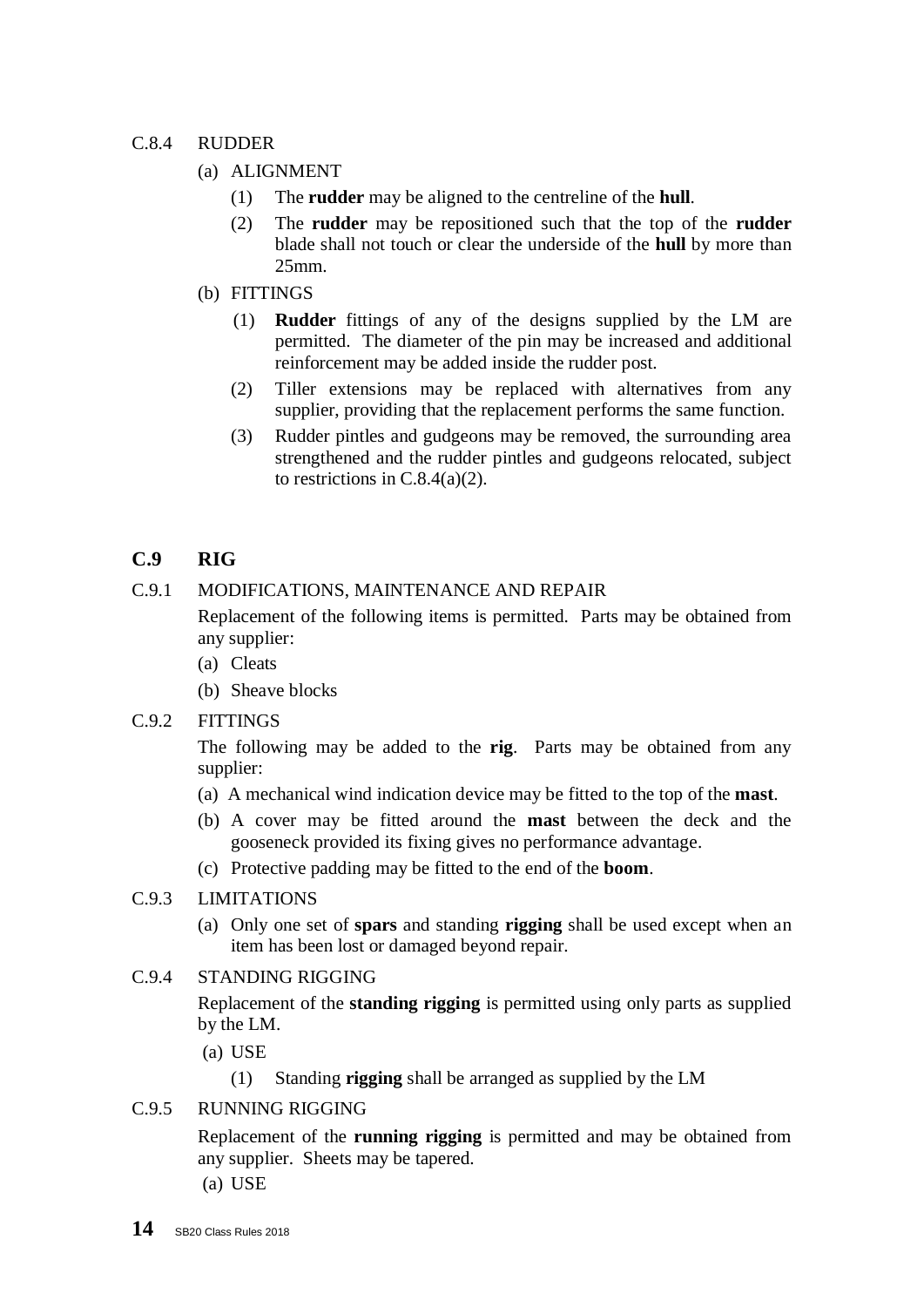- (1) Running **rigging** shall be arranged as supplied by the LM
- (2) Ropes of any fibre may be used.

### (b) DIMENSIONS

|                                | Minimum        | Mimimu         |
|--------------------------------|----------------|----------------|
|                                | rope           | base rope      |
|                                | diameter       | diameter       |
|                                |                | before         |
|                                |                | tapering       |
| Main halyard diameter          | $5 \text{ mm}$ | - mm           |
| Jib halyard diameter           | $8 \text{ mm}$ | - mm           |
| Spinnaker halyard diameter     | $8 \text{ mm}$ | - mm           |
| Backstay diameter              | 4 mm           | - mm           |
| Backstay control line diameter | $5 \text{ mm}$ | - mm           |
| Main sheet diameter            | $5 \text{ mm}$ | 8 mm           |
| Jib sheet diameter             | $5 \text{ mm}$ | 8 mm           |
| Spinnaker sheet diameter       | $5 \text{ mm}$ | $8 \text{ mm}$ |
| Jib tack line diameter         | 4 mm           | - mm           |
| Spinnaker tack line diameter   | 6 mm           | - mm           |
| Bowsprit outhaul diameter      | 6 mm           | - mm           |
| Main traveller diameter        | $6 \text{ mm}$ | - mm           |
| Main cunningham diameter       | 6 mm           | - mm           |
|                                |                |                |

#### C.9.6 MAST

#### (a) DIMENSIONS

|                                                                                | minimum | maximum |
|--------------------------------------------------------------------------------|---------|---------|
| Intersection of the fore side of the spar and<br>upper surface of the deck to. | mm      |         |

## (b) USE

(1) The **spar** shall be stepped in the mast step in such a way that the heel shall not capable of moving more than … mm.

### C.9.7 BOOM

#### (a) DIMENSIONS

|                                               | minimum | maximum |
|-----------------------------------------------|---------|---------|
| Limit mark width                              | mm      |         |
| <b>Outer point distance</b>                   |         |         |
| <b>Boom</b> Length $-$ the boom length may be |         |         |
| shortened at the aft end. The position of the |         |         |
| outhaul sheave shall not be adjusted.         |         |         |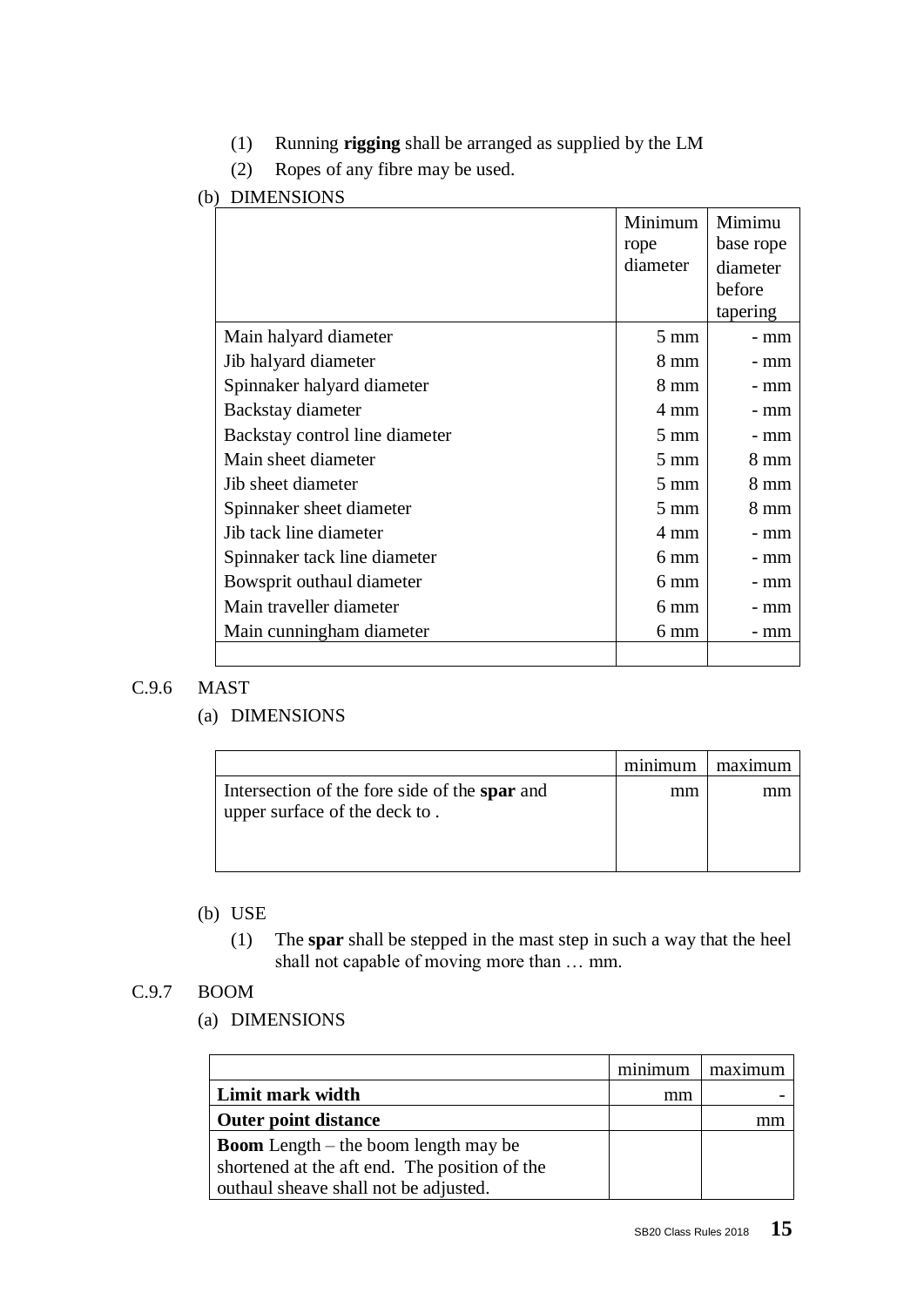- (b) USE
	- (1) The intersection of the aft edge of the mast **spar** and the top of the boom **spar**, each extended as necessary, shall not be below the upper edge of the mast **lower limit mark** when the boom **spar** is at 90° to the mast **spar**.

#### C.9.8 BOWSPRIT

- (a) USE
	- (1) The bowsprit shall be fully retracted at all times other than when the spinnaker is set or in the act of being set or recovered.
	- (2) A retraction line of optional design may be fitted subject to the restrictions of C.5.1 (12)
	- (3) When retracted, the **bowsprit outer point** shall not extend more than 200mm forward of the **hull.**
	- (4) The nylon bowsprit retainers may be sanded

#### (b) DIMENSIONS

|                                                     | minimum   maximum |
|-----------------------------------------------------|-------------------|
| Forward edge of deck to <b>bowsprit outer point</b> | $1800$ mm         |
|                                                     |                   |

## **C.10 SAILS**

#### C.10.1 MODIFICATIONS, MAINTENANCE AND REPAIR

- (a) **Sails** shall not be altered in any way except as permitted by these **class rules**.
- (b) Routine maintenance and repairs are permitted
- (c) Logos may be inserted into spinnakers provided this process does not alter the size or shape

#### C.10.2 LIMITATIONS

(a) Not more than 1 **mainsail**, 1 jib, and 2 spinnakers shall be carried aboard.

#### C.10.3 MAINSAIL IDENTIFICATION

- (a) The sail number shall be displayed on each side of the **mainsail** in accordance with the RRS Appendix G.
- (b) For boats chartered or loaned for an event, the sail number need not correspond with the number specified in B.2.1
- (c) The Class Insignia shall be the SB20 logo as prescribed by the LIC, and shall be displayed near the head.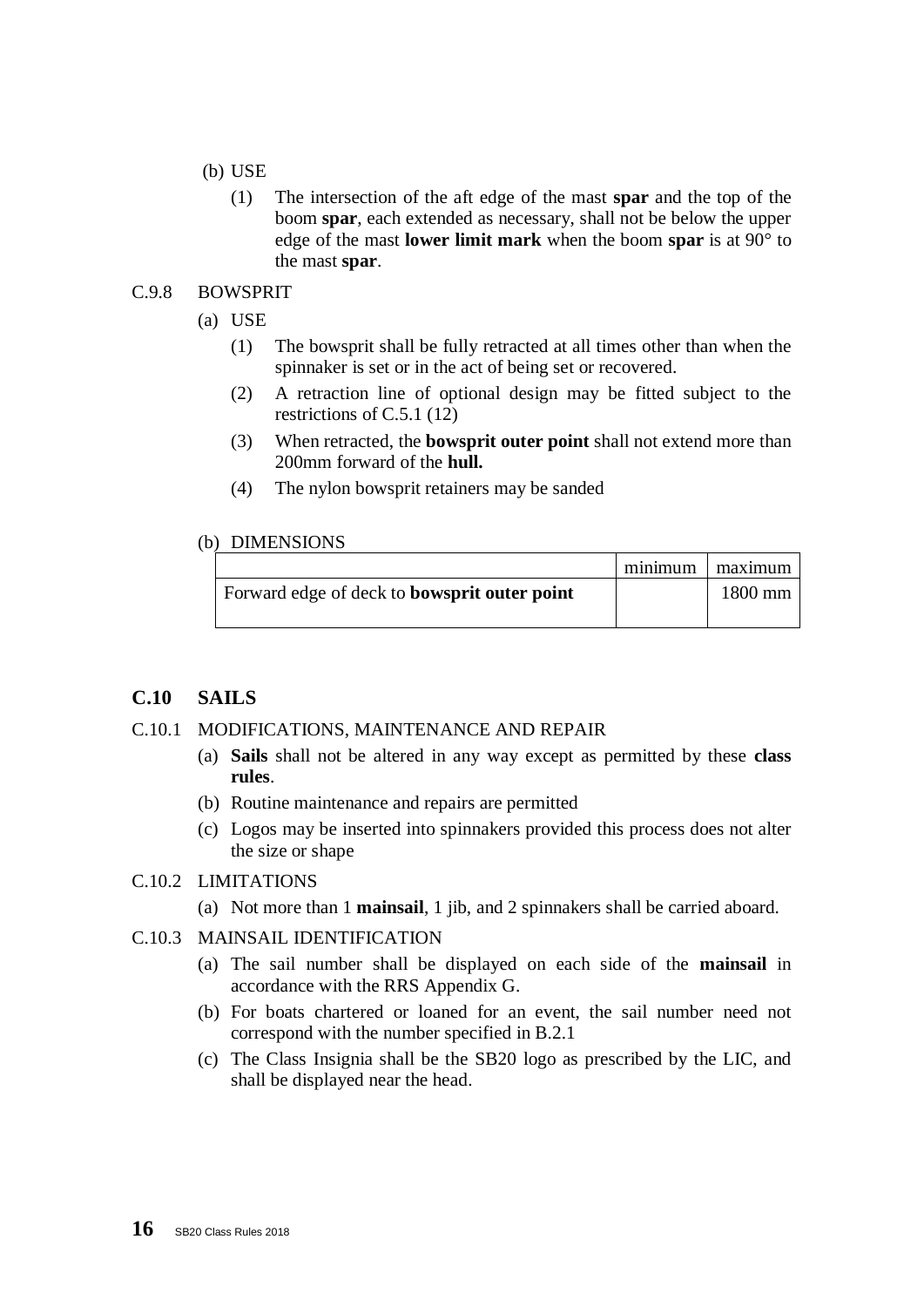## **Section D – Hull**

## **D.1 HULL SPECIFICATION**

D.1.1 The hull shall comply with the Building Specification in force at the time of manufacture.

## **D.2 HULL MANUFACTURER**

- D.2.1 The hull shall be built by a manufacturer licensed by the LIC to produce hulls.
- D.2.2 All production moulds used for hull manufacture shall be approved by the LIC.

## **D.3 HULL IDENTIFICATION**

- D.3.1 Each hull shall carry a builder's Hull identification plaque incorporating the boat sail number fixed in the rear of the cockpit.
- D.3.2 Each hull manufactured after  $1<sup>st</sup>$  February 2008 shall have an individually numbered ISAF Plaque fixed on the starboard side aft face of the transom.

## **D.4 HULL ALTERATIONS**

D.4.1 The hull shall not be altered in any way except as permitted by Section C of these **class rules**.

## **D.5 HULL FITTINGS**

D.5.1 Hull fittings shall comply with the Building Specification in force at the time of manufacture except when altered, added or replaced as permitted by Section C of these **class rules**.

## **Section E – Keel and Rudder Assembly**

## **E.1 KEEL AND RUDDER SPECIFICATIONS**

E.1.1 The keel, rudder blade and rudder stock/tiller assembly shall comply with the Building Specification in force at the time of manufacture.

## **E.2 MANUFACTURER**

E.2.1 The keel, rudder blade and rudder stock/tiller shall be made only by a manufacturer licensed by the LIC to produce these.

## **E.3 KEEL AND RUDDER ALTERATIONS**

E.3.1 The keel, rudder blade and rudder stock/tiller shall not be altered in any way except as permitted by Section C of these **class rules**.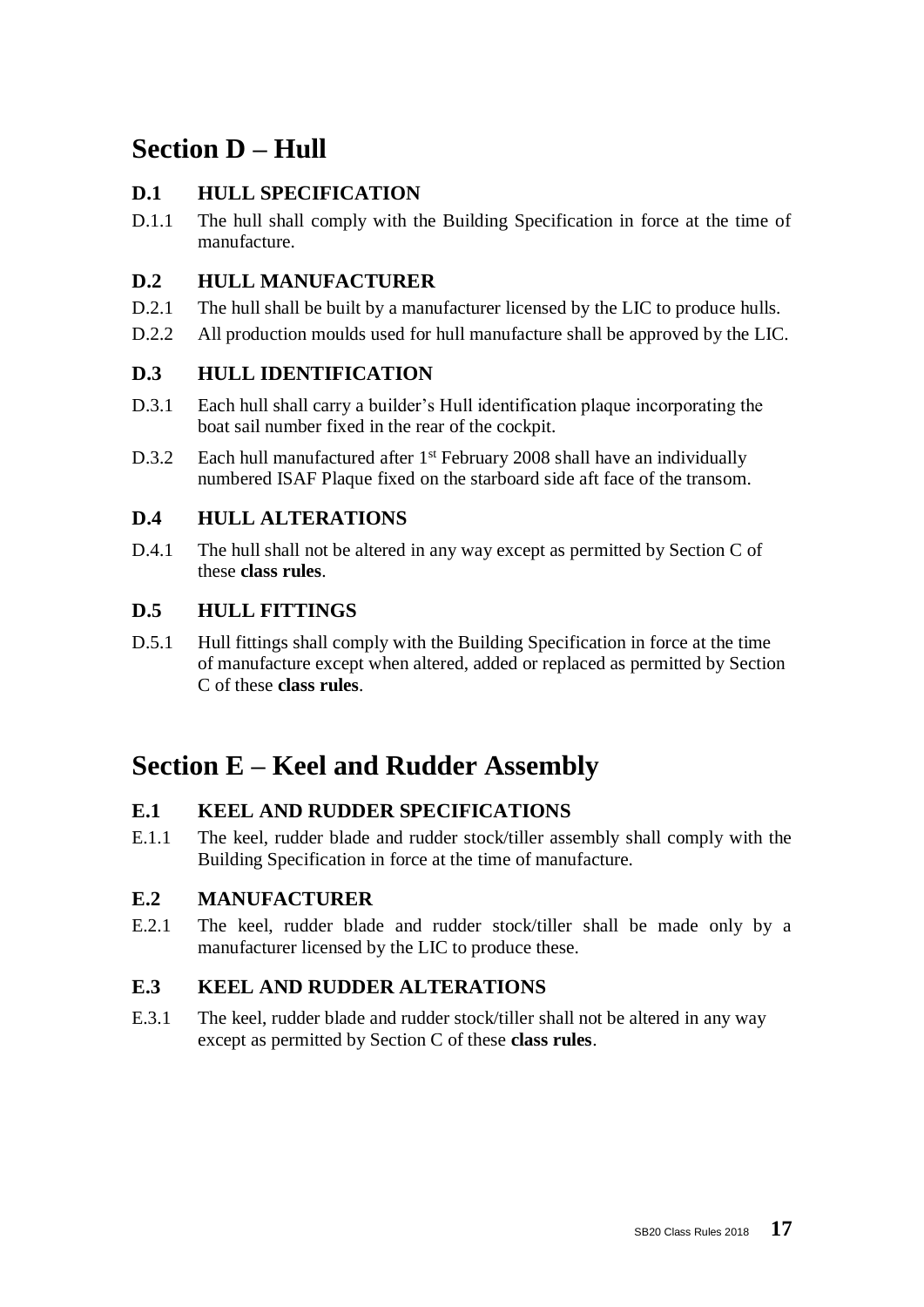# **Section F – Rig**

## **F.2 SPARS**

F.1.1 **Spars** and their fittings shall comply with the Building Specification in force at the time of manufacture of the **spar**.

## **F.2 RIG MANUFACTURER**

F.2.1 **Spars** and their fittings shall be made only by a manufacturer licensed by the LIC to produce spars.

## **F.3 RIG ALTERATIONS**

F.3.1 **Spars**, their fittings and rigging shall not be altered in any way except as permitted by Section C of these **class rules**.

## **Section G – Sails**

## **G.2 SAIL SPECIFICATIONS**

G.1.1 The **sails** shall comply with the Building Specification in force at the time of manufacture of the **sail**.

## **G.2 SAIL MANUFACTURER**

G.2.1 The **sails** shall be made only by a manufacturer licensed by the LIC to produce sails.

## **G.3 SAIL ALTERATIONS**

G.3.1 The **sails** shall not be altered in any way except as permitted by Section C of these **class rules**.

Effective Date: 03 July 2018

Published Date: 03 July 2018

Previous issues: 30 June 2017

5 May 2015

2 July 2014

15 November 2012

21 February 2011

7 April 2010

1 October 2009

- 10 June 2009
- 14 April 2008